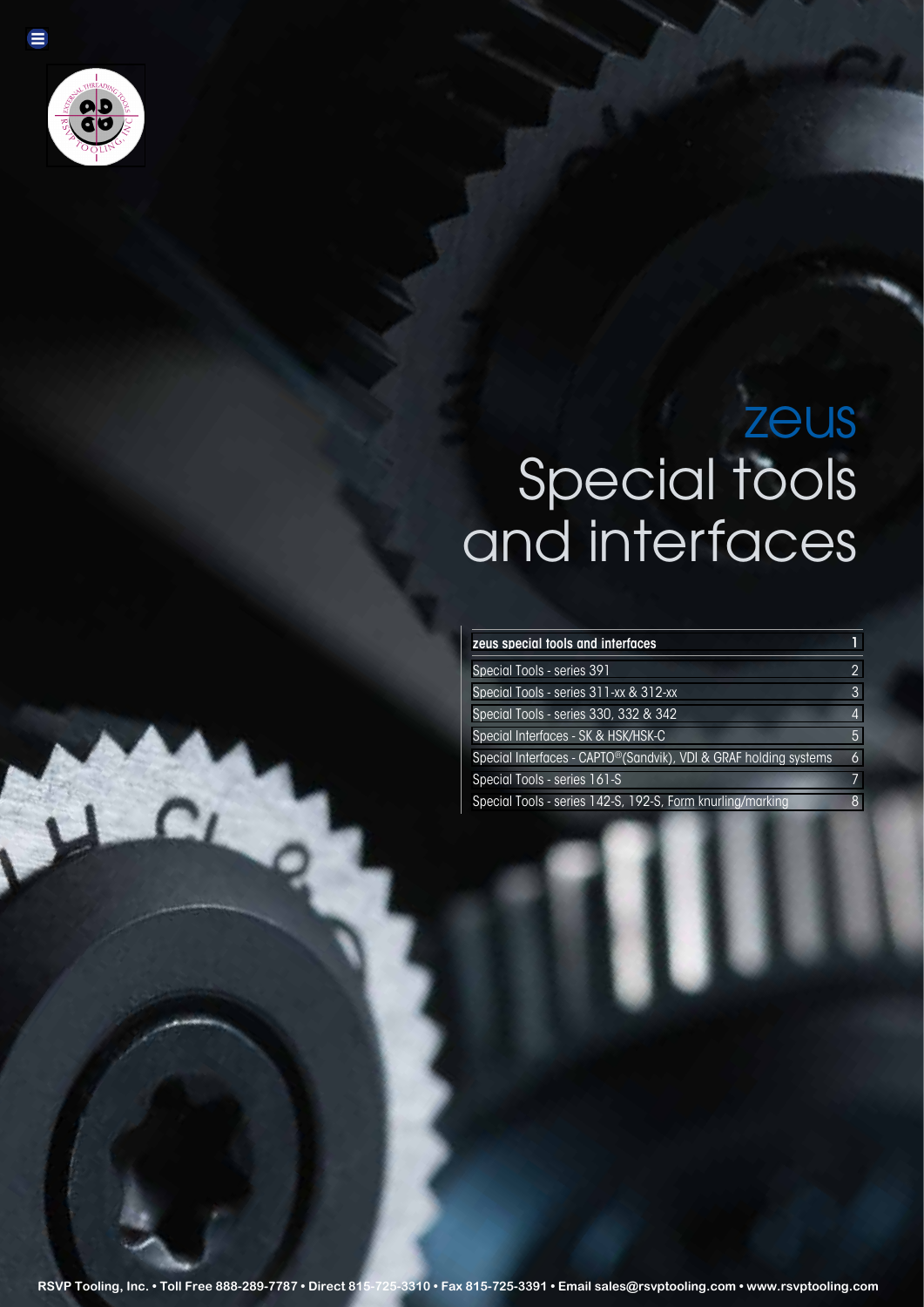<span id="page-1-0"></span>

## Series 391



Ø 25 mm



Ø 30 mm

## Specially designed for maximum stability and precision



## Knurling profiles on DIN 82 workpiece:

Feed knurling



### Selection of knurling wheels:

| $3 \times AA$ 2 x BL30°/ 1 x BR30° | 2 x BL45°/ 1 x BR45° |
|------------------------------------|----------------------|

## Product features:

- No lateral contact pressures minimum load on the workpiece
- Custom production designed for workpiece diameter and pitch
- Dimensions correspond to standard for thread-cutting dies
- For use in standardised thread-cutting die holders
- Base shanks are not included in scope of delivery, but are available on request

### Available sizes:

- Ø 25 mm
- Ø 30 mm
- Ø 38 mm
- Ø 45 mm
- Ø 55 mm



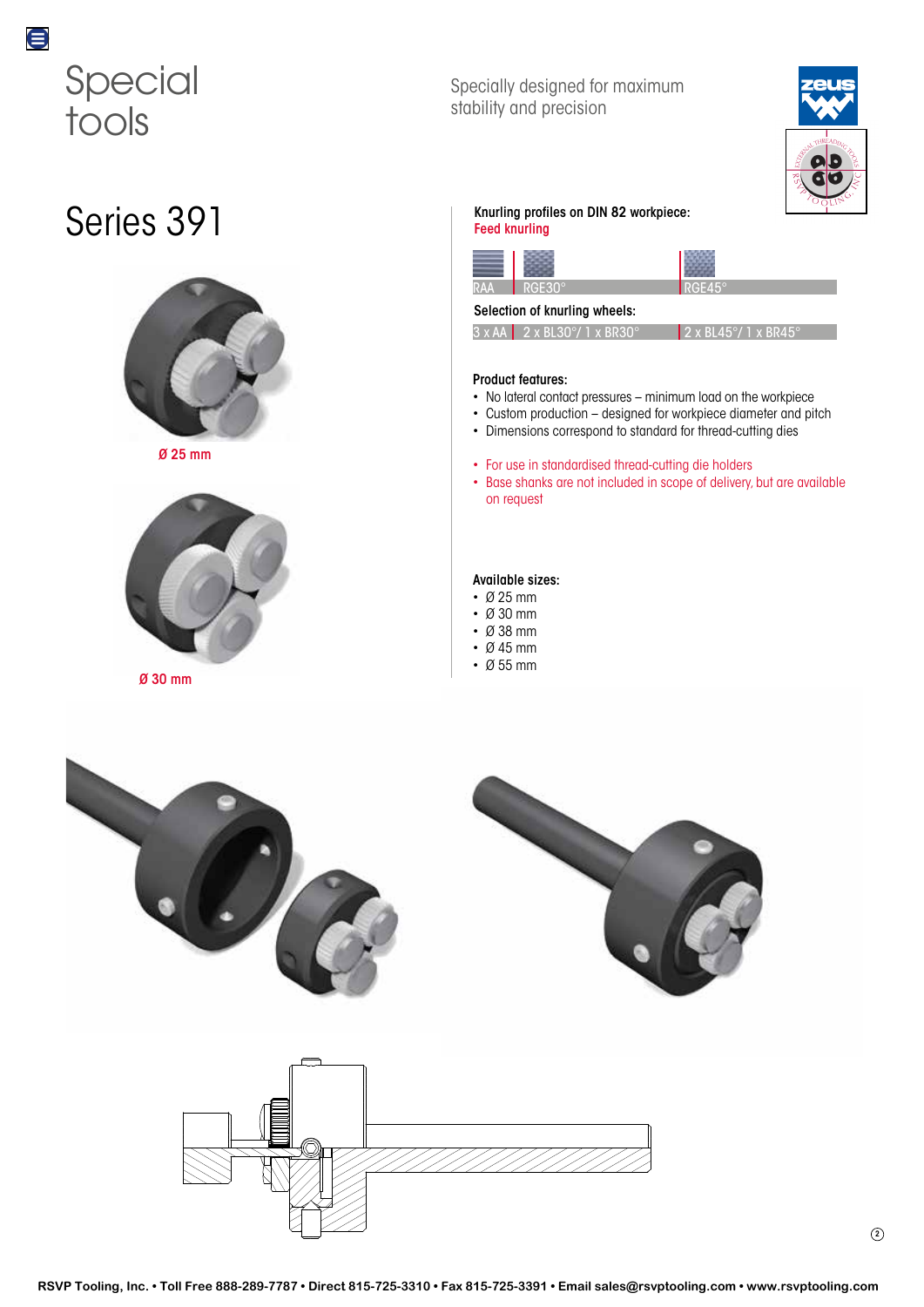<span id="page-2-0"></span>



Series 311-xx°

Conical knurling Face knurling



<u>VIIIII T</u>  $180^\circ$ 

Conical/inner/face knurling up to a shoulder



## Series 312-xx°

Conical knurling



1° - 60°



## Knurling profiles on DIN 82 workpiece: Plunge knurling



Selection of knurling wheels:



Knurling profiles on DIN 82 workpiece: Plunge knurling

| KAA | - 30 | MB. | RICN |
|-----|------|-----|------|

Selection of knurling wheels: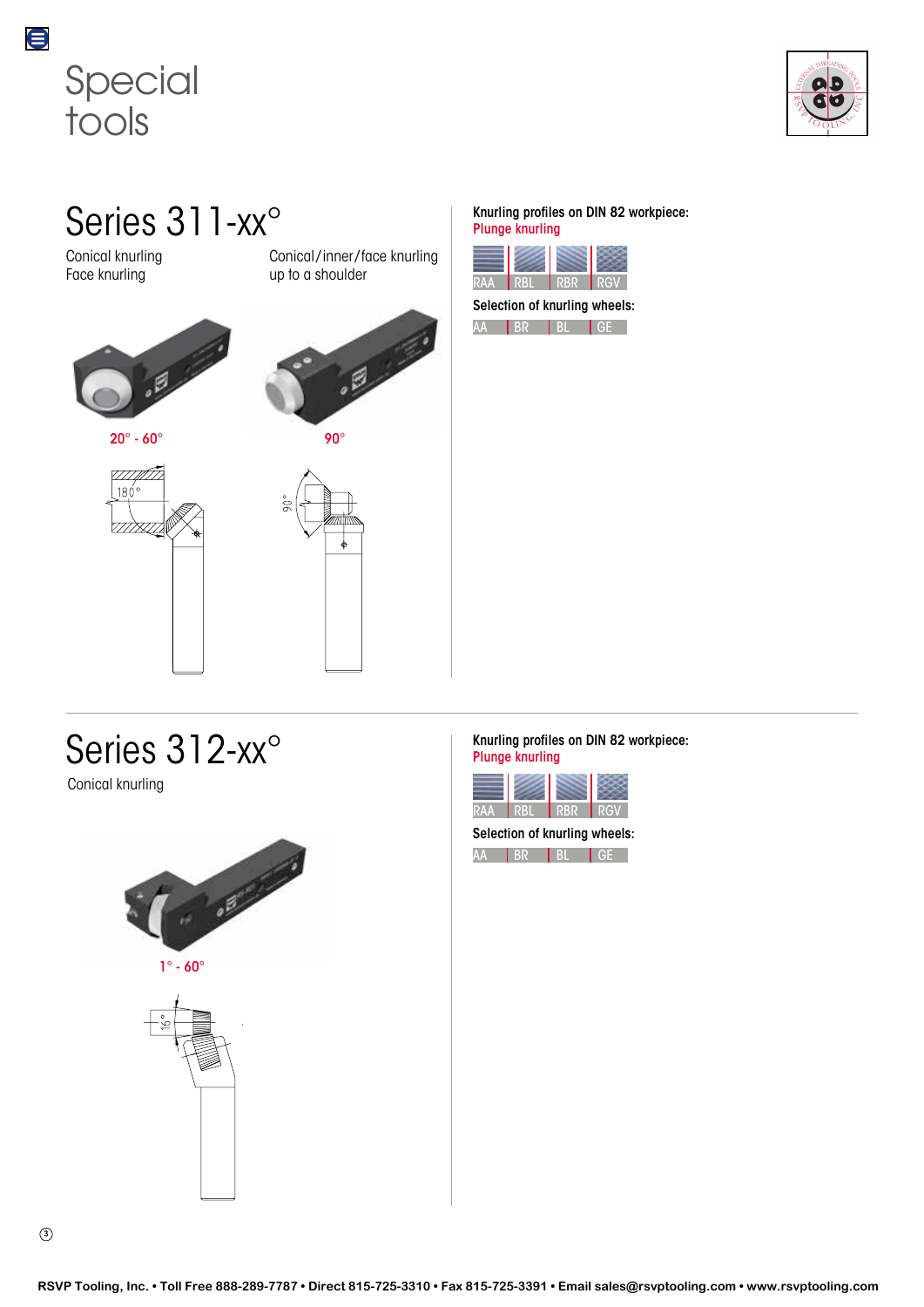<span id="page-3-0"></span>



## Series 330

Knurling within a bore





Knurling within a bore up to a shoulder





### Knurling profiles on DIN 82 workpiece: Plunge knurling



## Selection of knurling wheels:



## Feed knurling



## Selection of knurling wheels:

AA BR BL

### Knurling profiles on DIN 82 workpiece: Plunge knurling

| <b>RAA</b> | <b>RBI</b>                         | <b>RBR</b> | <b>RGE</b> | <b>RGV</b> | <b>RKF</b> | RK |
|------------|------------------------------------|------------|------------|------------|------------|----|
|            | Selection of knurling wheels:      |            |            |            |            |    |
| AA         | <b>BR</b>                          | <b>BL</b>  | <b>GV</b>  | GE.        | l kv       | KE |
| <b>RAA</b> | <b>Feed knurling</b><br><b>RBL</b> | <b>RBR</b> |            |            |            |    |
|            | Selection of knurling wheels:      |            |            |            |            |    |
| AД         | <b>BR</b>                          | BI         |            |            |            |    |

## Series 342

Knurling within a bore up to a shoulder





## Knurling profiles on DIN 82 workpiece: Plunge knurling

## RAA RBL RBR RGE30° RGE30° Selection of knurling wheels:



## Feed knurling

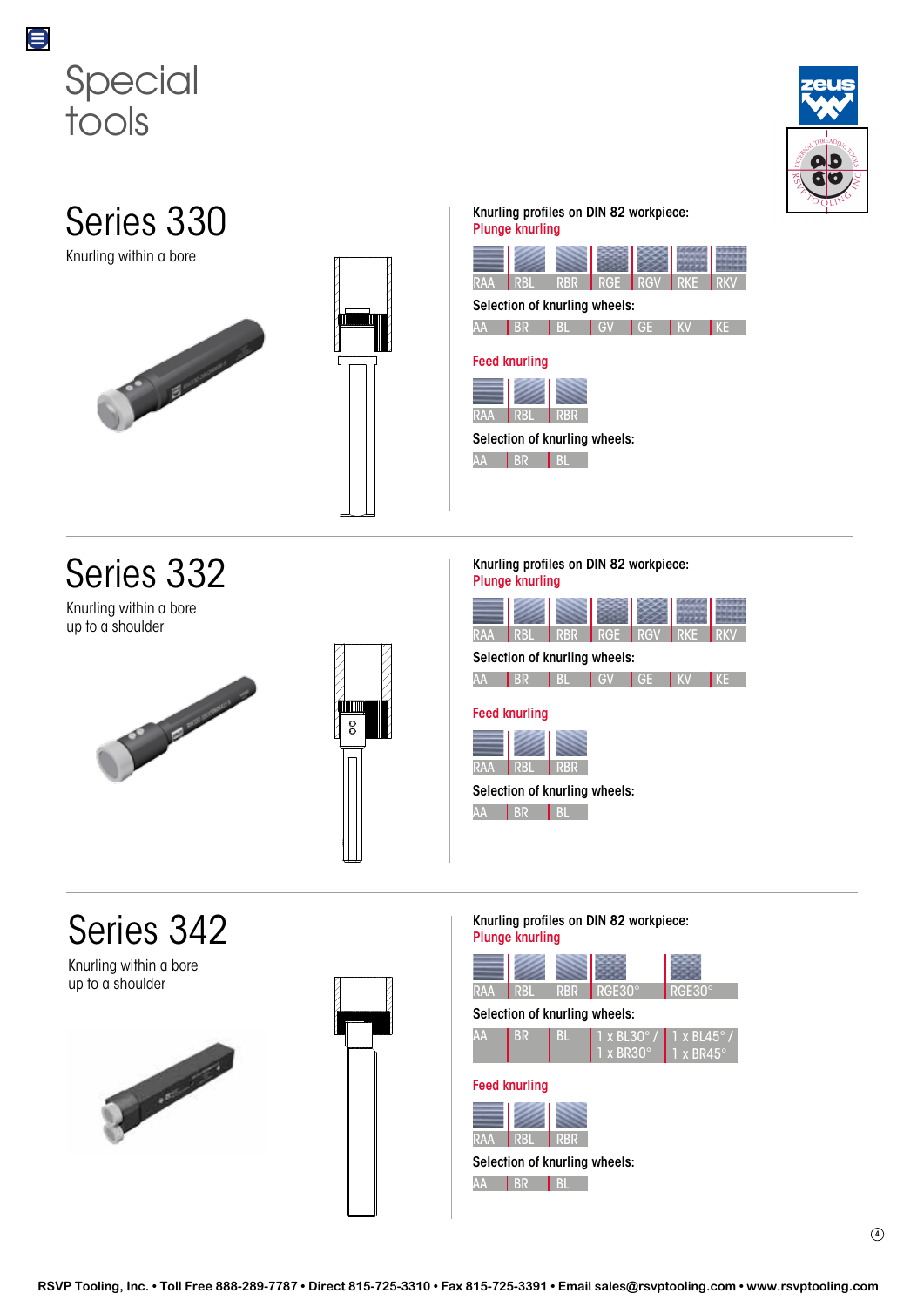# Special interfaces



## SK

<span id="page-4-0"></span>0



# HSK / HSK-C



## Characteristics:

- Standardised to DIN 69871 with retention knob
- Torque transmission by means of the friction contact of the taper with low strain
- For larger torques and sudden loads, driving keys are primarily responsible for the transmission
- The driving keys are arranged asymmetrically on the spindle face for clear orientation for the tool
- Easy production
- Self-centring due to steep taper
- High speeds can expand the spindle cone and the resulting centrifugal force can cause axial distortion of the tool
- The centrifugal force distortion reduces the contact surfaces and therefore the frictional transmission of torques

## Characteristics:

- Standardised to DIN 69893
- No retention nob
- Smaller (ca. 30%) and lighter (ca. 50%) than the steep taper (SK)
- Faster and easier tool change
- Rigidity 5 to 7 times higher than with steep taper holders due to support on the tool holder over the collar
- Force-closing due to the taper and contact surface
- Form-closing by means of drive slots
- Excellent change accuracy (3 μm)
- Face contact on collar ensures axial wobble accuracy
- Close taper tolerance minimises radial run-out
- HSK-C has a shorter shank with a flatter taper angle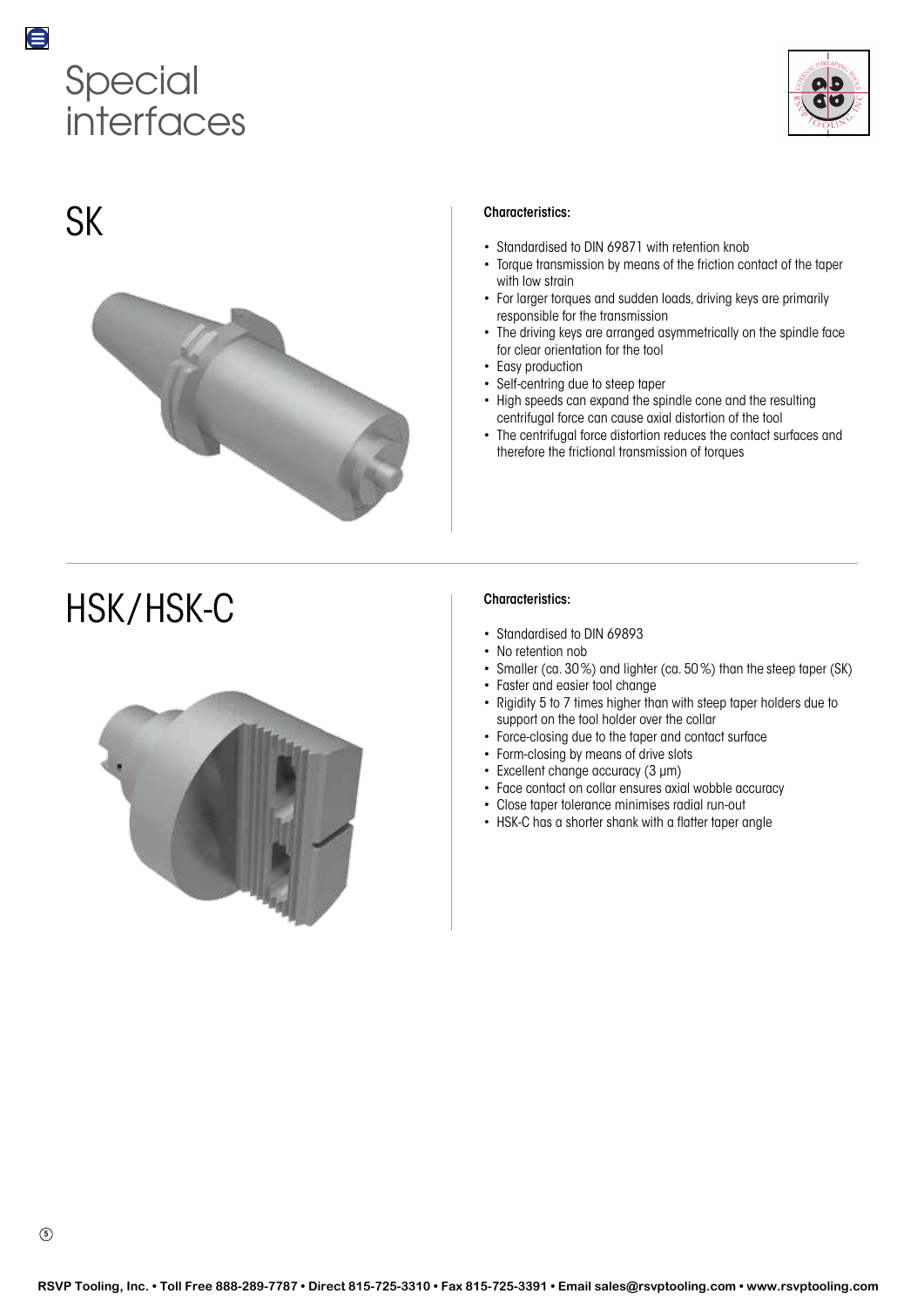<span id="page-5-0"></span>



# CAPTO® (Sandvik)



## VDI

![](_page_5_Picture_5.jpeg)

## Characteristics:

- Transmission of high torques
- High bending strength
- Central supply of high-pressure cooling lubricant from the machine to the cutting edge
- Balanced and concentric
- Self-centring
- Flexible due to high level of modularity
- High basic stability and accuracy
- Reduced setup time

## Characteristics:

- Universal tool system for all production areas
- Tool change within seconds
- Form-closing for reliable torque transmission
- Very short design
- Internal coolant supply is possible
- Presetting of tools outside the machine
- Tool holders in different sizes
- High rigidity

## GRAF holding systems

![](_page_5_Picture_25.jpeg)

## Characteristics:

- Tool change within seconds
- Very short design
- Presetting of tools outside the machine
- Tool holders in different sizes
- High rigidity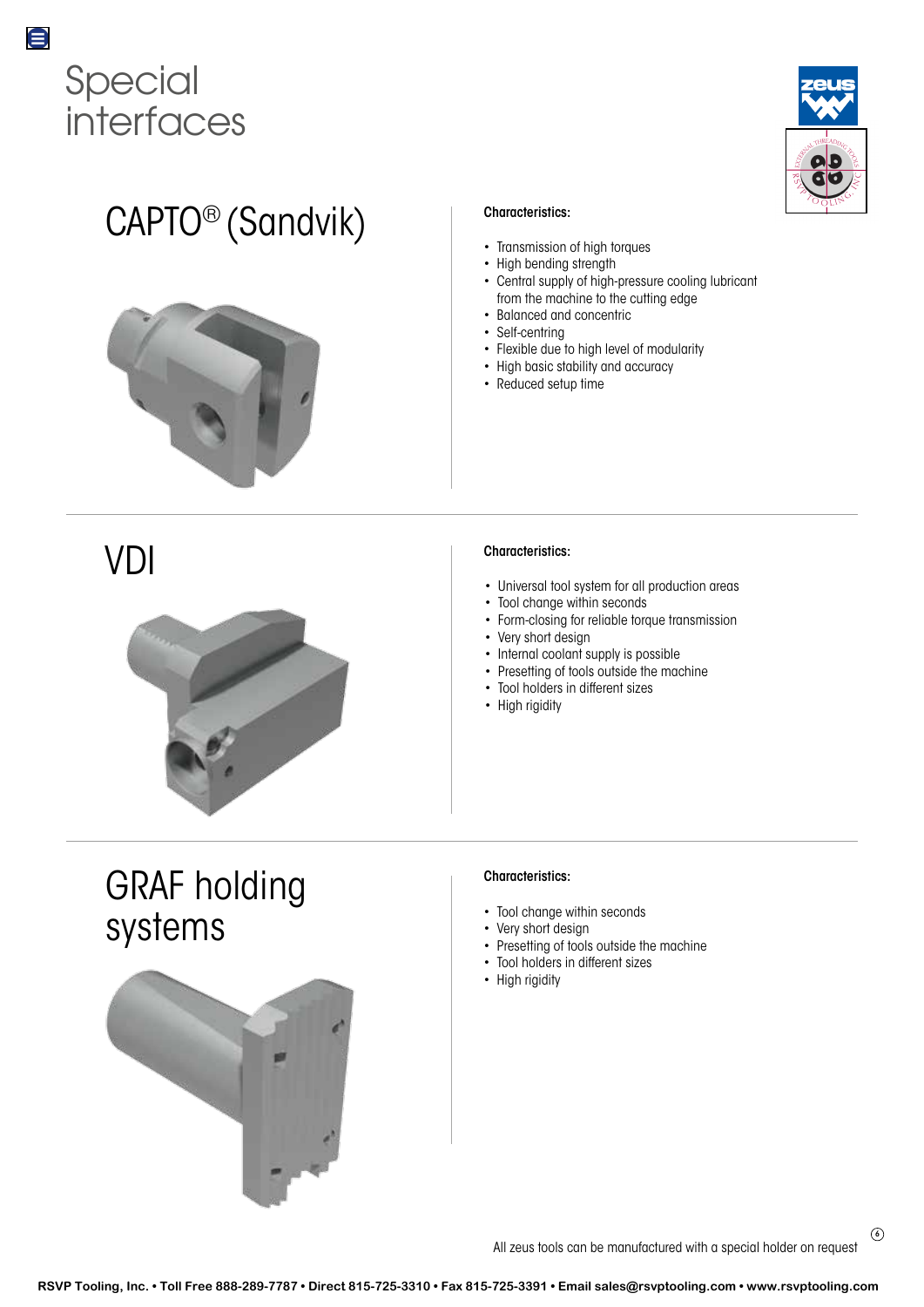<span id="page-6-0"></span>![](_page_6_Picture_0.jpeg)

![](_page_6_Picture_1.jpeg)

Integrated turret holder Expanded work area

![](_page_6_Picture_4.jpeg)

Conical knurling Adjustable jaws 4–12°

![](_page_6_Picture_7.jpeg)

### $Series \, 161-S$  Knurling profiles on DIN 82 workpiece: Plunge knurling

![](_page_6_Picture_9.jpeg)

## Selection of knurling wheels:

| $2 \times AA$ | $\nabla$ x BL30 $^{\circ}$  | $\Pi$ x BL45 $^{\circ}$ |
|---------------|-----------------------------|-------------------------|
|               |                             |                         |
|               | <b>N X BR30<sup>o</sup></b> | $\P$ T x BR45°          |
|               |                             |                         |

## Product features:

- Flexible work area
- Extremely stable design
- Direct machine connection
- Conical application
- Carbide pins

Working area:  $• 00 - 15$  mm

Working area:

• Ø 8–36 mm

### $Series \, 161-S$  Knurling profiles on DIN 82 workpiece: Plunge /feed knurling

![](_page_6_Picture_20.jpeg)

## Selection of knurling wheels:

|  | $2 \times$ AA 2 $\times$ BL 2 $\times$ BR 1 $\times$ BL30 $^{\circ}$ 1 $\times$ BL45 $^{\circ}$ |  |
|--|-------------------------------------------------------------------------------------------------|--|
|  | $1 \times$ BR30 $^{\circ}$ 1 x BR45 $^{\circ}$ 1                                                |  |

## Product features:

- Adjustable jaws  $4-12^{\circ}$
- Star turret holder
- Flexible work area conical surfaces
- Reduced strain on workpiece and machine
- Knurling head with flexible centring
- Modular shank design
- Carbide pin

## Series 161-S

Knurling wheels in special size /form

![](_page_6_Picture_33.jpeg)

## Knurling profiles on DIN 82 workpiece: Plunge /feed knurling

![](_page_6_Picture_35.jpeg)

## RGE30° RGE45°

## Selection of knurling wheels:

| $2 \times AA$ $2 \times (1 \times)$ BL30°/ $2 \times (1 \times)$ BL45° |  |
|------------------------------------------------------------------------|--|
| $1 x (2 x) BR30^{\circ} 1 x (2 x) BR45^{\circ}$                        |  |

## Product features:

- HSK holder
- No lateral contact pressure reduced load
- Centre height adjustable due to synchronous
- spindle
- Carbide pins

Working area:

 $\cdot$  Ø 0 – 20 mm

 $\left( \mathcal{D}\right)$